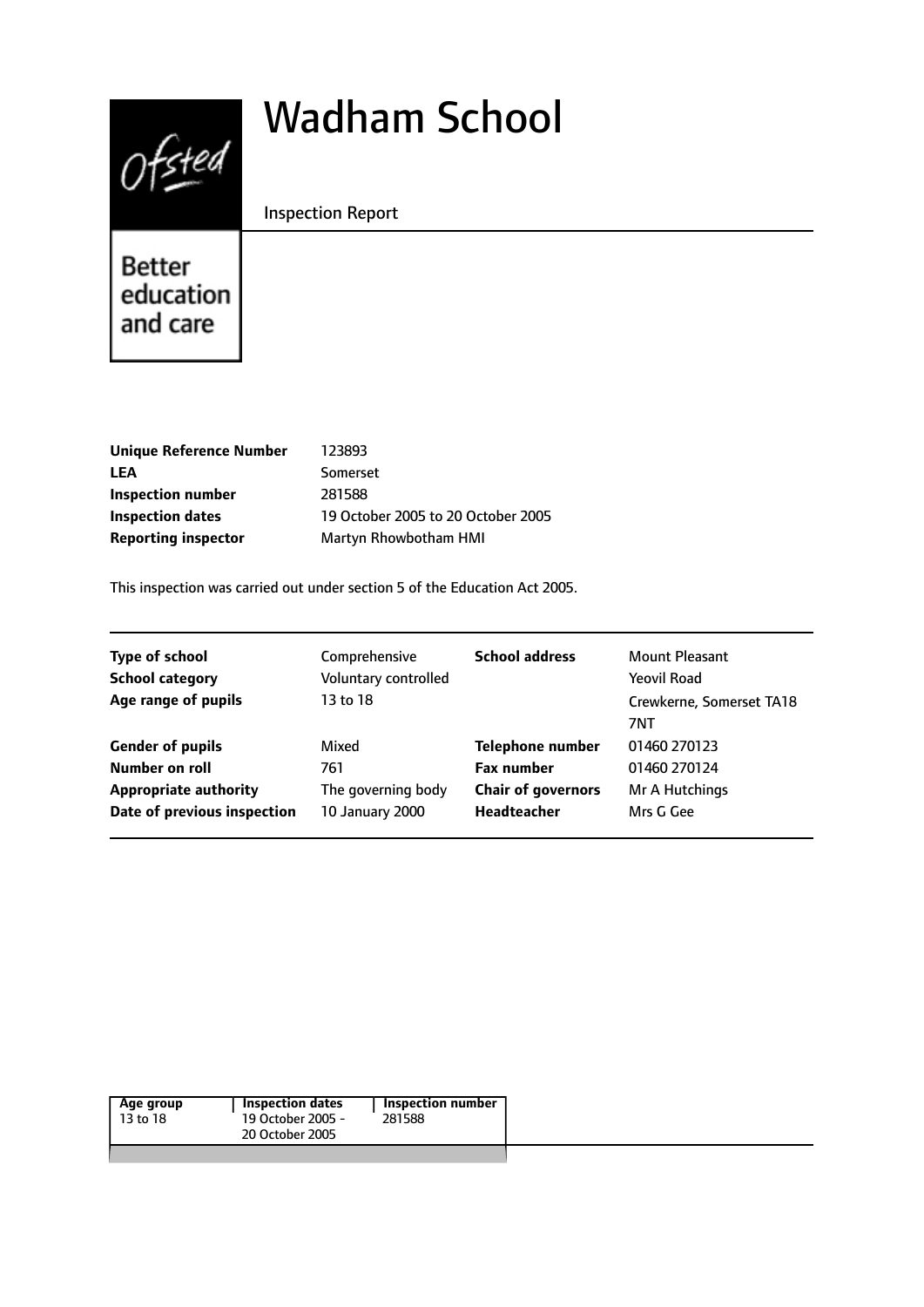#### Website: www.ofsted.gov.uk

This document may be reproduced in whole or in part for non-commercial educational purposes, provided that the information quoted is reproduced without adaptation and the source and date of publication are stated.

Further copies of this report are obtainable from the school. Under the Education Act 2005, the school must provide a copy of this report free of charge to certain categories of people. A charge not exceeding the full cost of reproduction may be made for any other copies supplied.

<sup>©</sup> Crown copyright 2006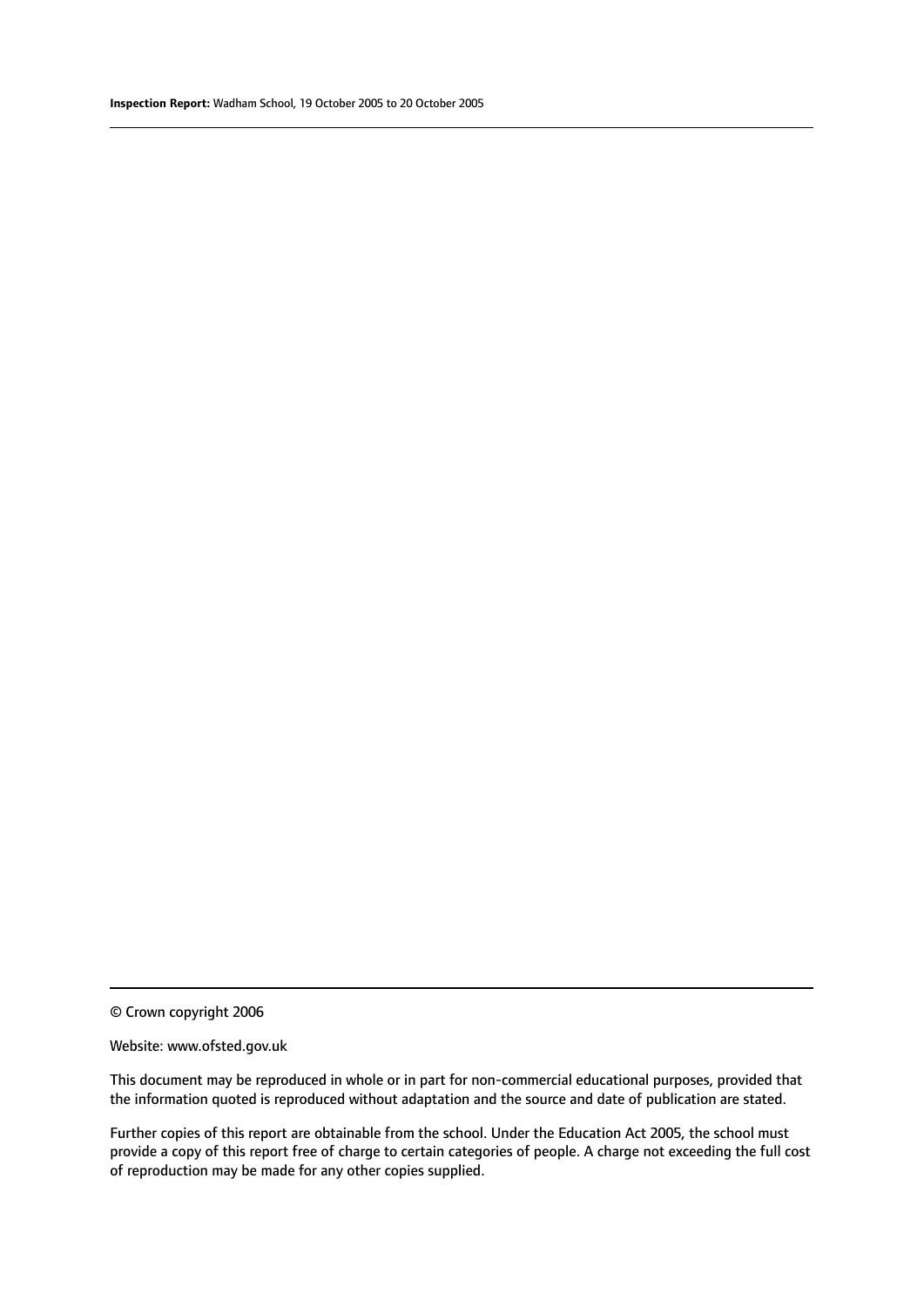# **Introduction**

The inspection was carried out by two of Her Majesty's Inspectors and two Additional Inspectors.

## **Description of the school**

Wadham School is the only secondary school in the market town of Crewkerne. It also serves Ilminster and the mainly rural area surrounding the two towns. A high proportion of students travel to school by bus. The school gained business and enterprise specialist school status in 2003. It is a Church of England Voluntary Controlled school. Students join the school at the start of Year 9. There are 136 students in the school's sixth form. Over 96% of students are white British and the number of students whose first language is not English is very low. The proportion of students that qualify for free school meals is 5.2% which is significantly below the national average. The proportion of students with learning difficulties is also well below the national average. The school belongs to a number of educational partnerships with other schools and colleges. The school site consists of a number of separate blocks some of which are in need of refurbishment. There has been significant investment in information technology.

#### **Key for inspection grades**

| Grade 1 | Outstanding  |
|---------|--------------|
| Grade 2 | Good         |
| Grade 3 | Satisfactory |
| Grade 4 | Inadequate   |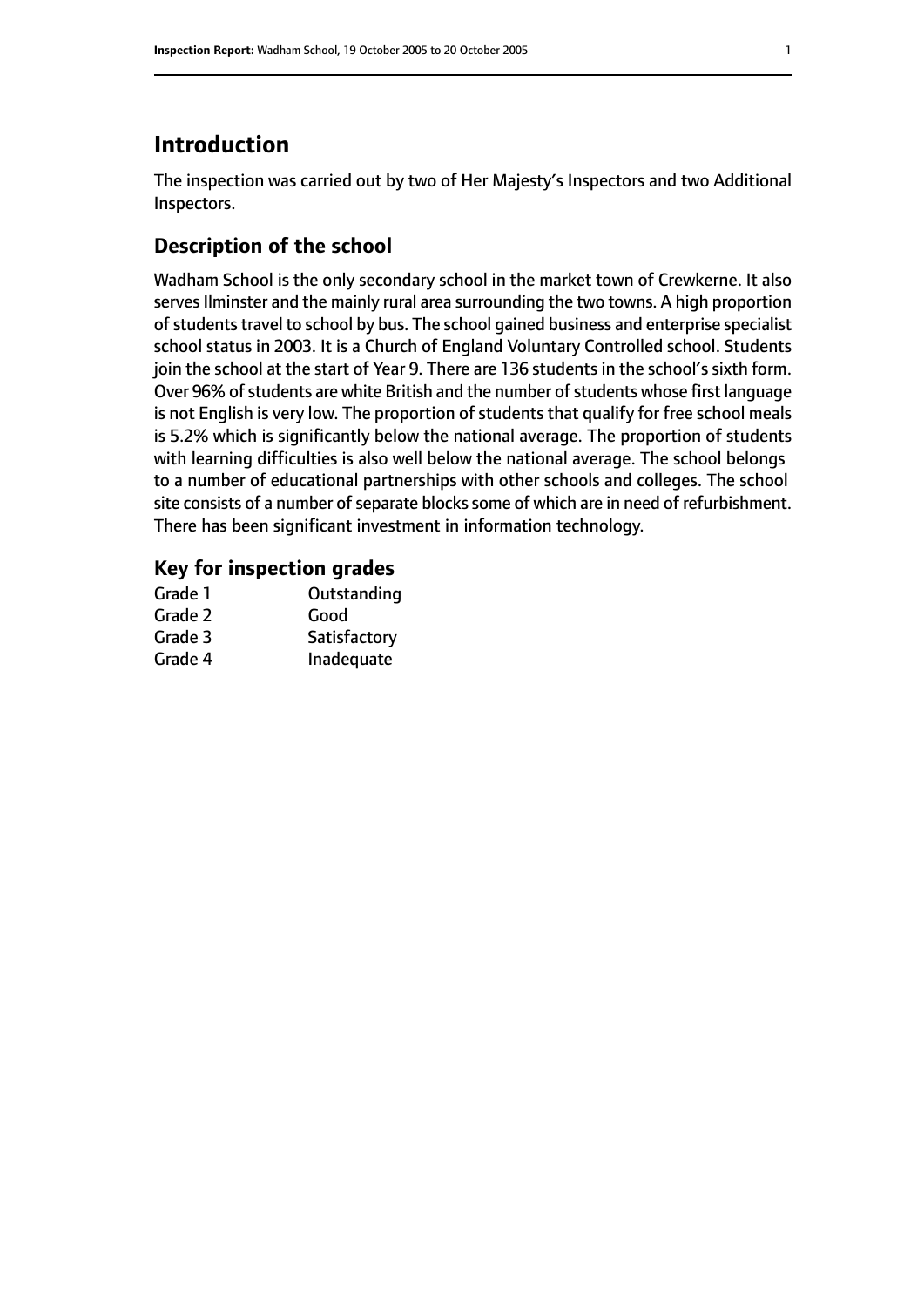# **Overall effectiveness of the school**

#### **Grade: 4**

In accordance with section 13 (3) of the Education Act 2005, HMCI is of the opinion that this school requires special measures because it is failing to give its students an acceptable standard of education and the persons responsible for leading, managing or governing the school are not demonstrating the capacity to secure the necessary improvements in the school.

The overall effectiveness of the school is inadequate. This does not concur with the school's own overall evaluation which rates the school as satisfactory, with some aspects as good.

Whilst leaders and managers have an awareness of the school's main weaknesses, actions taken have not addressed the decline in standards over the last two years. The students' behaviour and their attitudes to learning do not help them to learn well or make the progress they are capable of. Parents and carers express very serious concerns about poor behaviour in the school and the negative impact it is having on achievement and standards. Some also express concerns about the safety of students whilst at school. Poor behaviour was also expressed as a major concern by students and some staff during the inspection. Attendance is too low. Students enjoy the wide range of extra activities such as sporting events that the school provides.

The school's performance has declined when set against students' capability and their prior attainment since 2003. It showed no evidence of recovery in 2005 when GCSE results fell dramatically. Standards and achievement vary too much between subjects and groups of students. Teaching and learning are too often disrupted by poor behaviour and as a result students do not make enough progress.

Governors and the local authority are committed to the success of the school and they are very aware of the very important issues that it is facing. They have not yet been able to take actions that have led to improvement.

#### **Effectiveness and efficiency of the sixth form**

#### **Grade: 3**

The efficiency and effectiveness of the sixth form is satisfactory. The school's self evaluation rated the sixth form as good. There is an appropriate range of AS levels, GCE A levels and vocational courses on offer. Standards are below the national average but the students' achievement is satisfactory overall. The proportion of students gaining higher grades at GCE A level is significantly below the national average.

#### **What the school should do to improve further**

•Raise achievement at GCSE •Improve behaviour and attendance in the main school

- •Improve attitudes to learning in lessons •Monitor students' progress more effectively
- •Improve the impact of and consistency of management policies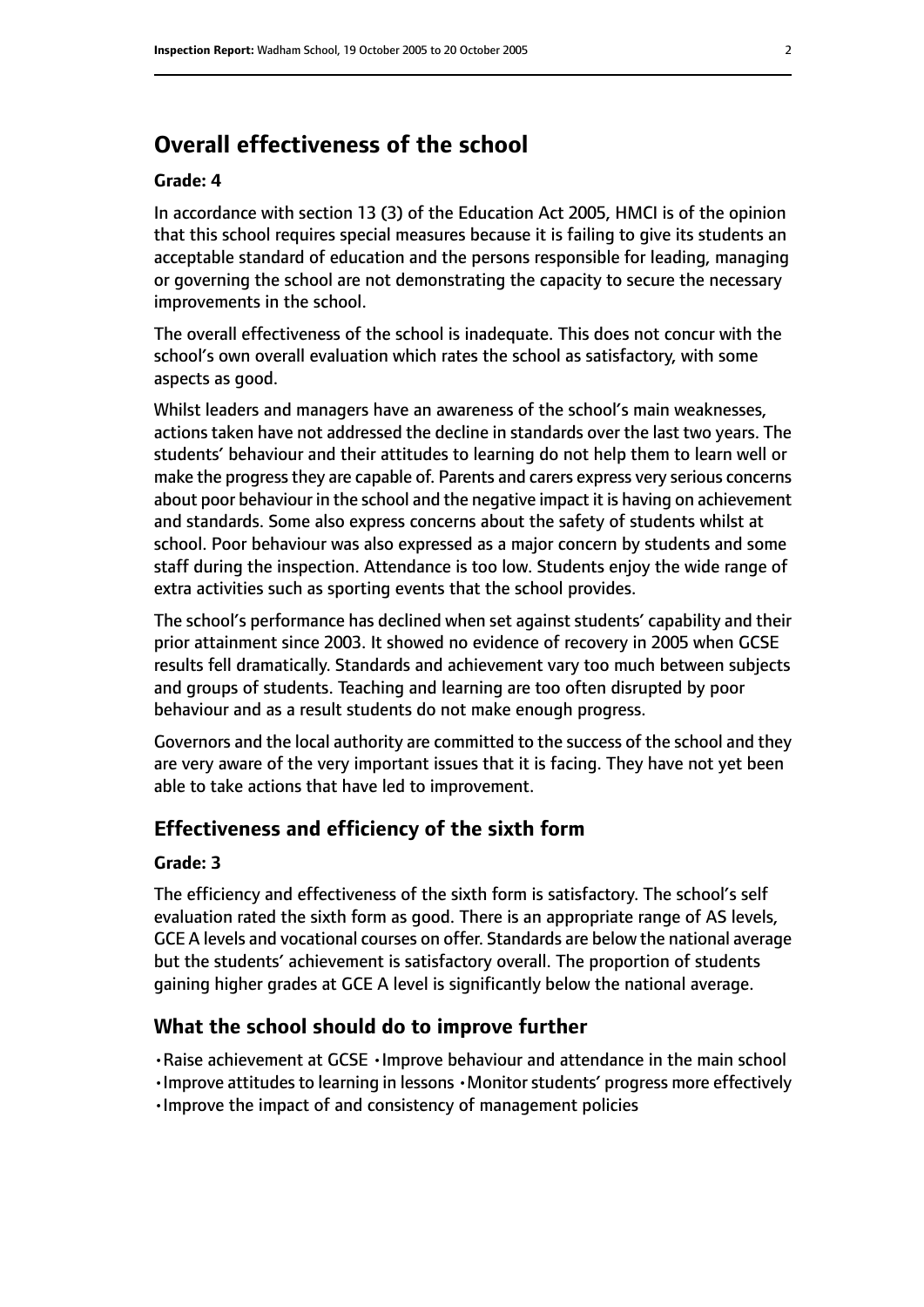# **Achievement and standards**

#### **Grade: 4**

#### **Grade for sixth form: 3**

Achievement is inadequate. Until 2003, students at the end of Year 9 and Year 11 had been generally progressing well. Whilst standards and progress at the end of Year 9 in 2004 were broadly average, this represented a significant decline from 2003. Students' progress relative to their prior achievement declined in 2004 and deteriorated further in 2005. There is too much variation between the achievements of different groups of students and between subjects. For example, students with learning difficulties do not make the progress expected. Students do well in science tests at the end of Year 9 but make too little progress in English.

Standards at GCSE were broadly average in 2004. They then fell dramatically in 2005 with the proportion of students gaining 5 or more A\*-C grades dropping from 60% to 40%. This meant that the school's own target for 5 or more GCSE passes at grades A\* - C in 2005 were missed by a very wide margin. Boys under-perform far more than nationally in both key stages. For example, only 49.5% of boys gained 5 or more GCSE passes at grades A\* - C in 2004, compared with 72.5 % of girls. In addition, many lower attaining students make too little progress.

The school recognises these issues but, in rating achievement and standards as satisfactory, does not give sufficient weight to the problem. The school has not dealt adequately with negative student attitudes and its inconsistent expectations sustain these weaknesses.

In the sixth form there is some variation between performance in different subjects and the proportion of higher grades is low.

#### **Personal development and well-being**

#### **Grade: 4**

#### **Grade for sixth form: 3**

Students' personal development and wellbeing are inadequate. Too many students display a lack of interest in school life, behave badly in lessons or are frequently absent. A significant number of lessons is disrupted by the anti-social behaviour of some students who are inattentive, are uncooperative and sometimes confrontational. In those lessons where teachers know students well and have established a good rapport with them, students enjoy practical work or learning through the use of computers. During the inspection a number of students made critical comments about the school to inspectors. An adult presence is often lacking around the school at break times and at the end of school. Several students expressed criticism over the way the school deals with poor behaviour and bullying. The findings of the inspection confirm many of the very serious concerns about behaviour expressed by parents and students. The number of fixed term exclusions is well above average. The school's proposal to establish a unit to support those at risk of exclusion is timely and necessary. Sixth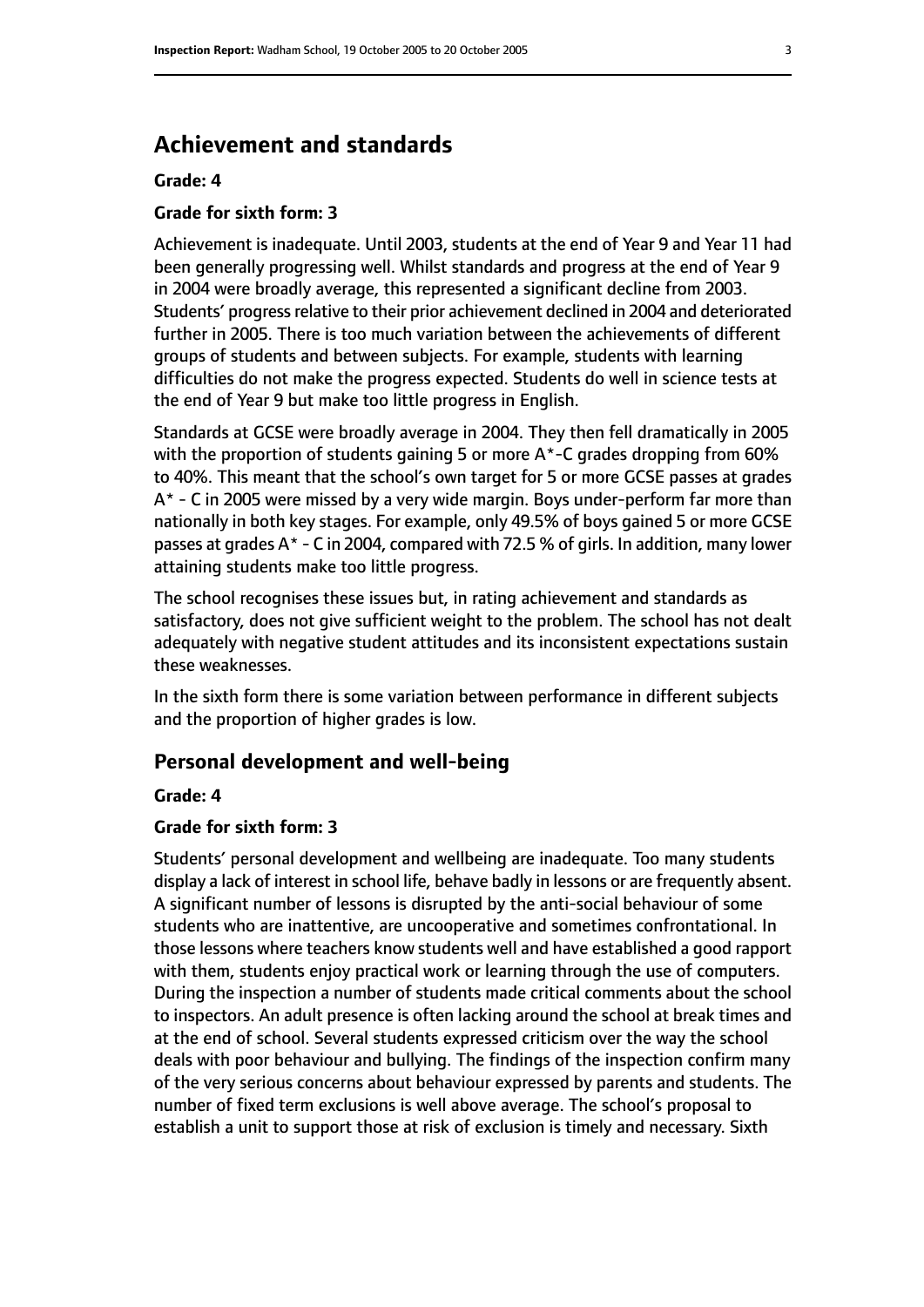formers have generally positive attitudes to learning and take an active part in school life.

Students' spiritual, moral, social and cultural development is inadequate. Too little time is allocated for citizenship and personal and social education. Although there are some opportunities for students to take responsibility around the school, too many students show a lack respect for authority, and are unconcerned that their behaviour affects others' learning and progress. Most students do not wear their school uniform with any sense of pride.

Attendance istoo low and because of thissome students do not make as much progress as they could. Although attendance this term has shown an improvement on the previous year, strenuous efforts still need to be made to improve it further.

The school has taken some steps to promote healthy lifestyles, and work related skills are given due attention. Many students take part in extra curricular activities and competitive sports. Involvement in the local community is satisfactory. Students take part in a number of local events and raise money for charities. Students in the sixth form support those lower down the school and run the school council very well.

# **Quality of provision**

#### **Teaching and learning**

**Grade: 4**

#### **Grade for sixth form: 3**

The quality of teaching and learning in the main school is inadequate. In the sixth form it is satisfactory. In the main school, too many lessons are unsatisfactory because they are disrupted by poor behaviour. The management of students' behaviour is inconsistent and ineffective. This seriously slows the progress and achievements of many students. Too many students' attitudes to learning are too often poor. In many lessons, expectations are too low. Some students do not focus on their work enough and make little progress.

In some lessons, a minority of students did no work at all. Instead they spent their time chatting to friends and paid no attention to the teacher. In a few instances, they were rude and confrontational. Teachers' attention was taken with trying to persuade groups of students to attempt the task set and too often, little support was given to those students who were keen to learn. As a result standards and progress of the class as a whole were often unsatisfactory. In the more effective lessons, expectations were high and the management of behaviour was firm and consistent. Lessons were planned well and included a range of challenging and interesting activities. Students responded well and learning and progress was good. In the less effective lessons, tasks lacked challenge and students did not focus on their work. They became bored and behaviour deteriorated.

Teaching and learning in the sixth form is satisfactory. Students have good attitudes to learning and are keen to do well.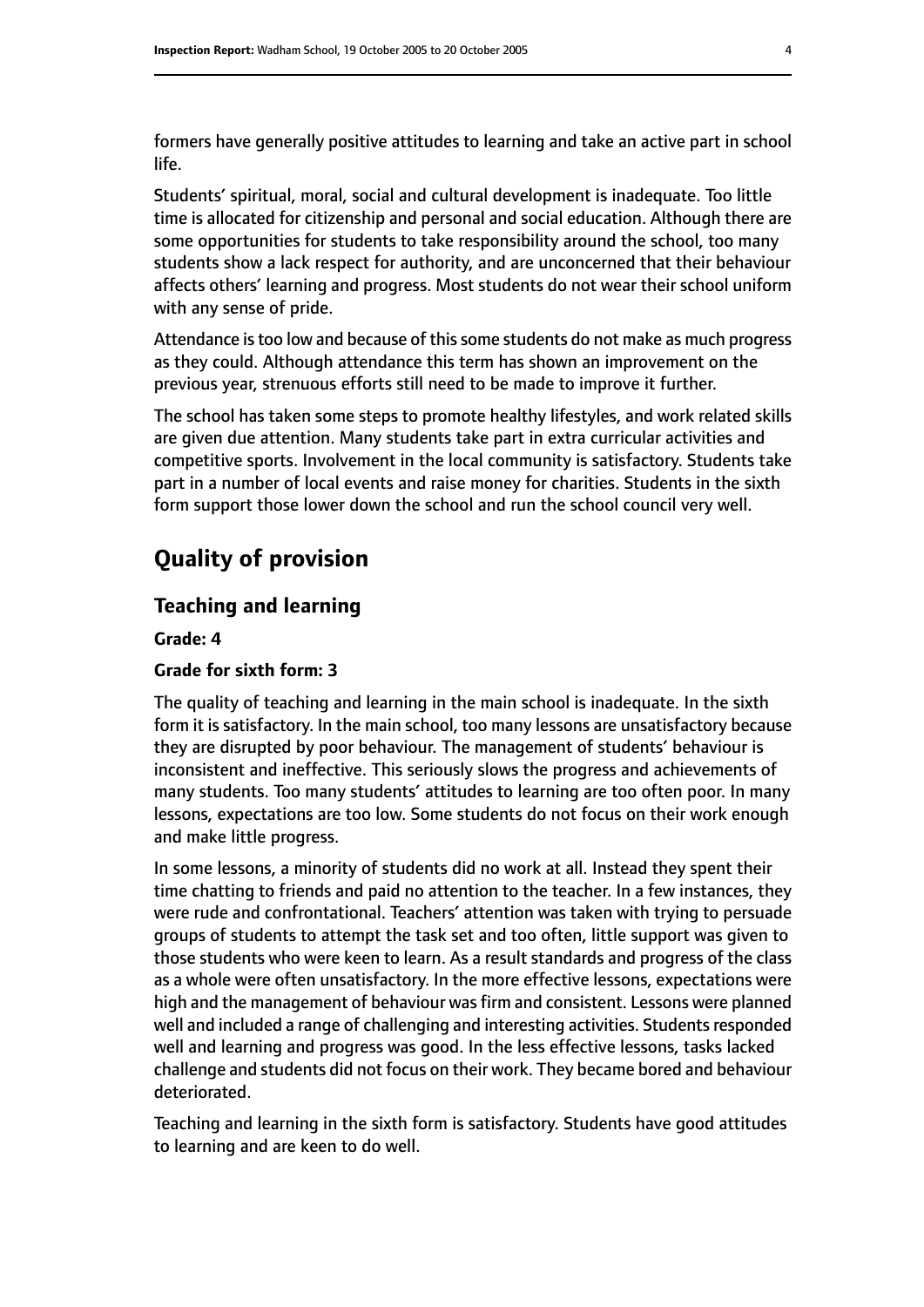#### **Curriculum and other activities**

#### **Grade: 3**

The overall quality of the curriculum and other activities is satisfactory. The curriculum meets the needs of the large majority of students, including the sixth form. A good range of enrichment activities is provided.

The curriculum in Years 10 and 11 reflects the specialist nature of the school and meets the requirements for work-related learning and ICT in relevant contexts. A range of options includes vocational subjects and the school makes effective use of local partnerships, for example with colleges of further education. Most students make well-informed choices, although the curriculum in Year 9 does not prepare students well for vocational courses in Year10 and Year 11. The number of students progressing into the sixth form is declining.

The provision for students with statements of special educational needs is satisfactory, but that for students with special educational needs but without statements is inadequate and leads to poor achievement and standards for this group.

#### **Care, guidance and support**

#### **Grade: 4**

#### **Grade for sixth form: 3**

Students receive inadequate care, guidance and support because the school lacks comprehensive systems for tracking students' personal and academic progress. Many individual staff provide good pastoral support which is valued by most students. External support services are used well and students receive appropriate careers advice. However, there is too little regular use of assessment information for students in Years 9, 10 and 11 to know and understand their targets or what they need to do to meet them. At whole-school level, staff do not monitor the progress of individuals or year groups rigorously enough, so that the school has not been able to take action to prevent underachievement. Arrangements for monitoring behaviour have not made an impact. Systems for child protection are in place and known to all staff. The school council is effective in making students' views known to senior managers and they feel their views are taken seriously.

The "time out" system for removing disruptive students from lessons is ineffective and does little to address the causes of inappropriate behaviour.

Guidance and support in the sixth form are satisfactory. Students have their own sixth form forum and a clear picture of the progress they are making.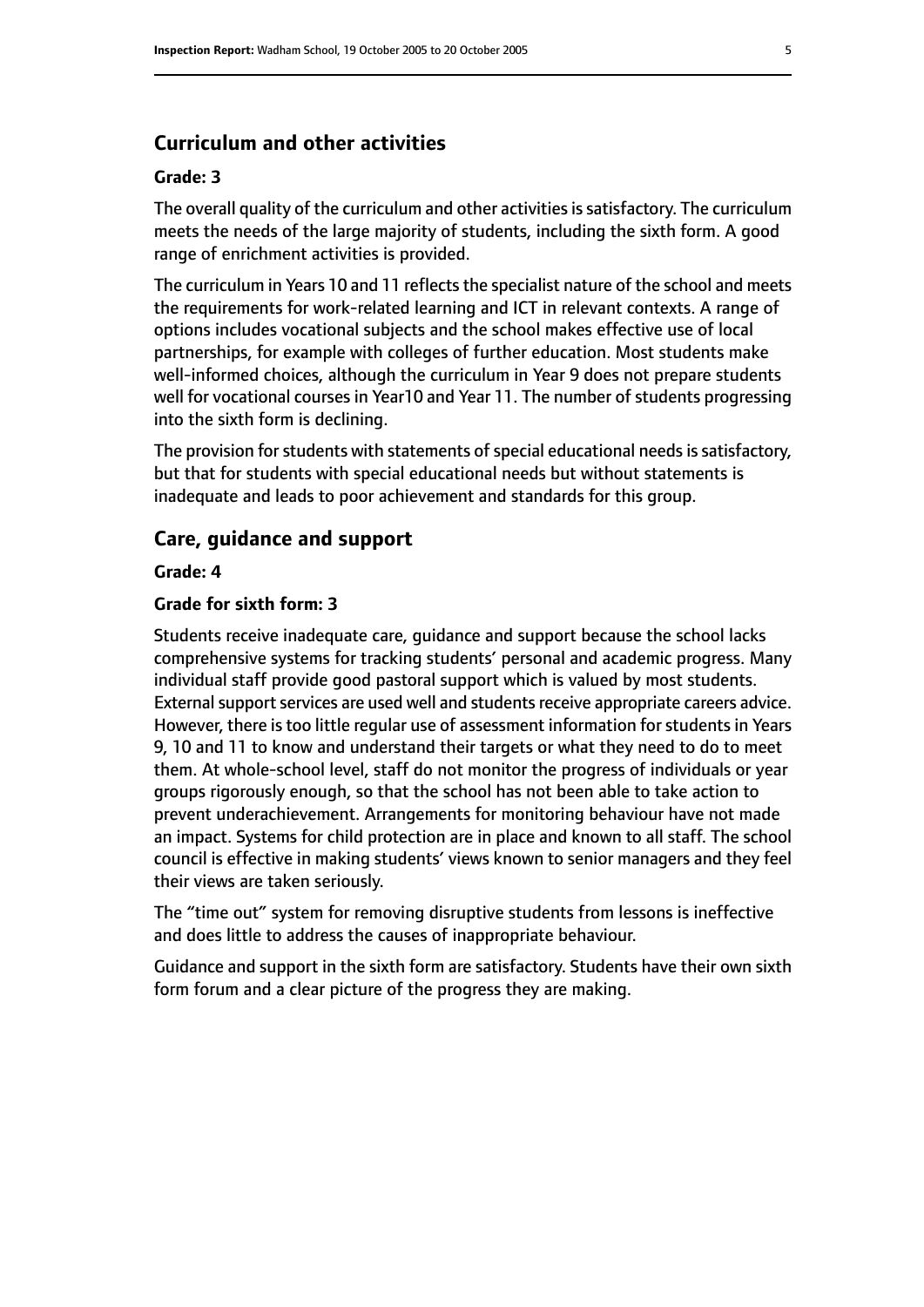# **Leadership and management**

#### **Grade: 4**

#### **Grade for sixth form: 3**

The overall quality of the school's leadership and management is inadequate and does not provide the school with the capacity to improve. Leaders and managers have had too little impact on raising achievement or in preventing the decline in GCSE results in the last academic year. Leadership and management in the sixth form are satisfactory overall, with some good features.

The senior leadership team is aware of the main areas of weakness in the school. Though many of these areas are identified in the school's self evaluation, leadership and management have placed insufficient emphasis on addressing the key issues of declining achievement and standards. Actions taken have had little or no impact and are not embedded in practice or applied consistently. This is particularity the case in managing poor behaviour, improving students' attitudes to learning, in assessment and in the monitoring of students' progress.

The procedures for monitoring the performance of departments have not significantly reduced the wide variation in the quality of middle leadership and management. Improvement plans do not reflect the school's intended focus on learning. The objectives identified in these plans are frequently about systems and procedures. The monitoring of middle managers is not robust and lacks rigour. Insufficient attention is given to the evaluation of students' progress, achievement and standards. Staff morale is very low and many staff, at all levels, feel unsupported by the headteacher and the senior leadership team.

The governing body has little involvement in the school self-evaluation and, although it is aware of the main issues concerning the school, has been unable to take any actions leading to improvement. The governors have given insufficient attention to ensuring the accountability of the headteacher and the senior leadership team.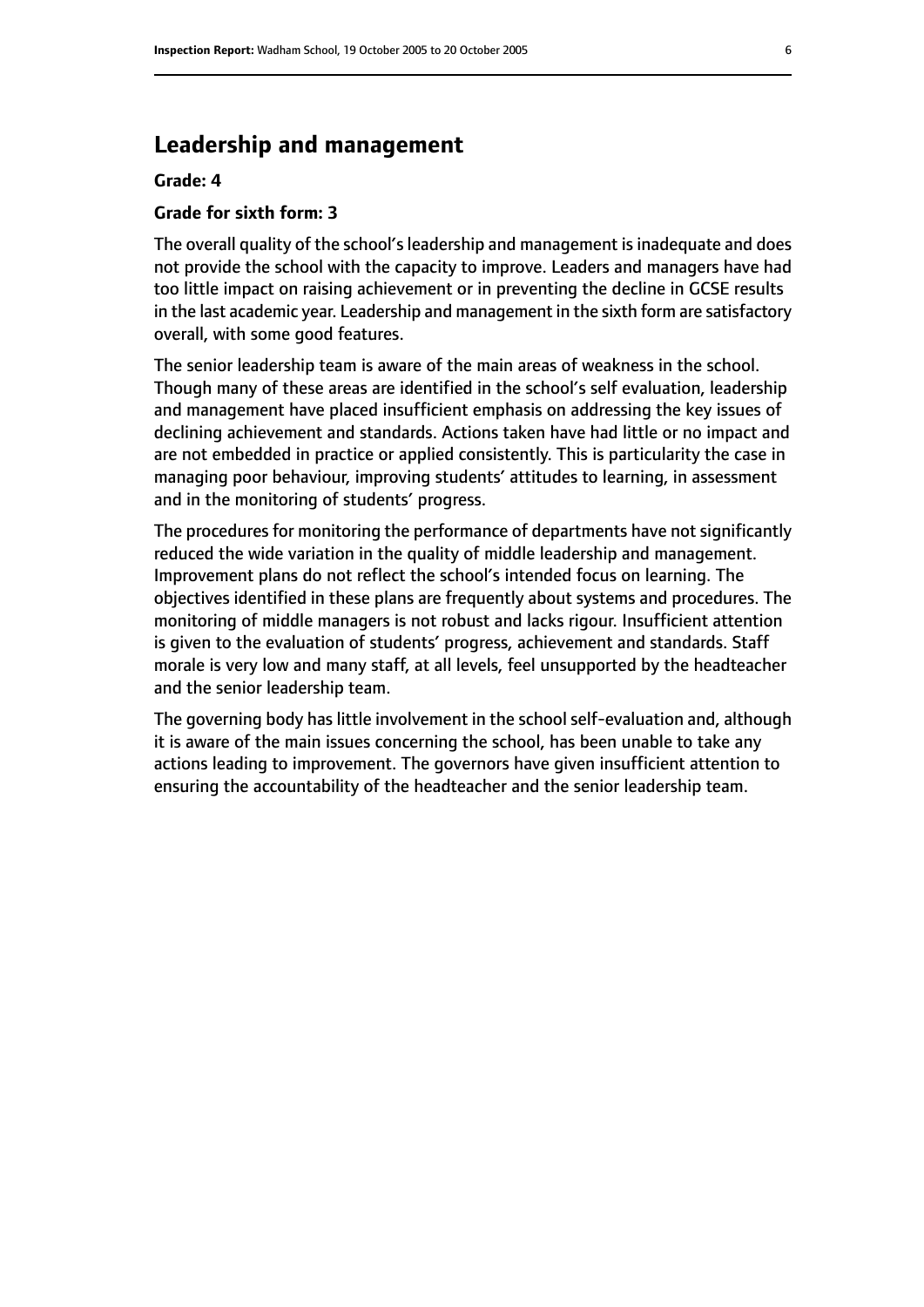**Any complaints about the inspection or the report should be made following the procedures set out inthe guidance 'Complaints about school inspection', whichis available from Ofsted's website: www.ofsted.gov.uk.**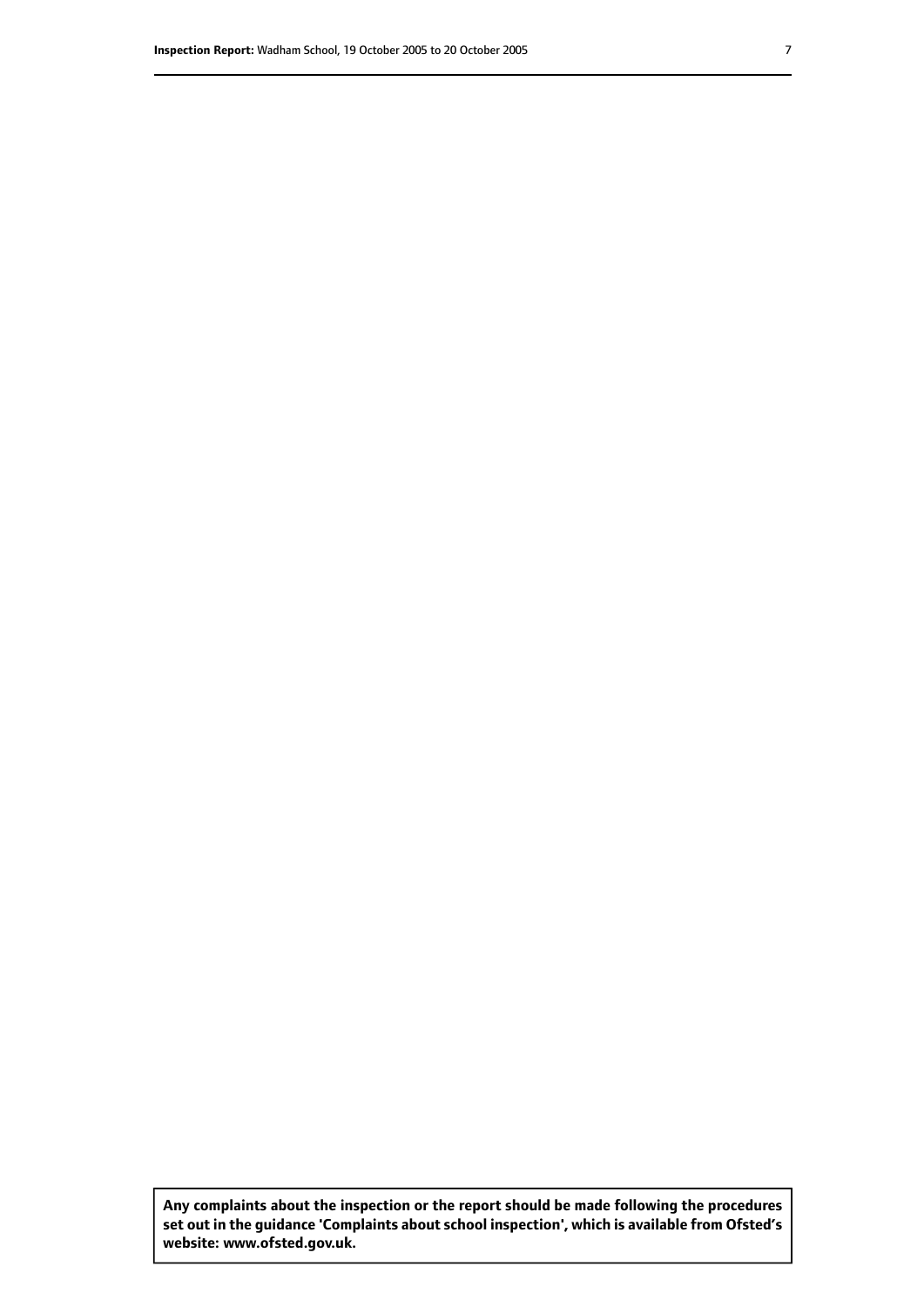# **Inspection judgements**

| Key to judgements: grade 1 is outstanding, grade 2 good, grade 3 | <b>School</b>  | $16-19$ |
|------------------------------------------------------------------|----------------|---------|
| satisfactory, and grade 4 inadequate                             | <b>Overall</b> |         |

#### **Overall effectiveness**

| How effective, efficient and inclusive is the provision of education,<br>integrated care and any extended services in meeting the needs of<br>learners? |    |           |
|---------------------------------------------------------------------------------------------------------------------------------------------------------|----|-----------|
| How well does the school work in partnership with others to promote<br>learners' well-being?                                                            |    |           |
| The quality and standards in foundation stage                                                                                                           | ΝA | <b>NA</b> |
| The effectiveness of the school's self-evaluation                                                                                                       |    |           |
| The capacity to make any necessary improvements                                                                                                         | No | Yes       |
| Effective steps have been taken to promote improvement since the last<br>inspection                                                                     | No | No        |

#### **Achievement and standards**

| How well do learners achieve?                                                                                 |  |
|---------------------------------------------------------------------------------------------------------------|--|
| The standards <sup>1</sup> reached by learners                                                                |  |
| How well learners make progress, taking account of any significant variations  <br>between groups of learners |  |
| How well learners with learning difficulties and disabilities make progress                                   |  |

#### **Personal development and well-being**

| How good is the overall personal development and well-being of the                                               |  |
|------------------------------------------------------------------------------------------------------------------|--|
| learners?                                                                                                        |  |
| The extent of learners' spiritual, moral, social and cultural development                                        |  |
| The behaviour of learners                                                                                        |  |
| The attendance of learners                                                                                       |  |
| How well learners enjoy their education                                                                          |  |
| The extent to which learners adopt safe practices                                                                |  |
| The extent to which learners adopt healthy lifestyles                                                            |  |
| The extent to which learners make a positive contribution to the community                                       |  |
| How well learners develop workplace and other skills that will contribute to<br>their future economic well-being |  |

#### **The quality of provision**

| How effective are teaching and learning in meeting the full range of<br>the learners' needs? |  |
|----------------------------------------------------------------------------------------------|--|
|                                                                                              |  |
| How well do the curriculum and other activities meet the range of                            |  |
| needs and interests of learners?                                                             |  |
| How well are learners cared for, guided and supported?                                       |  |

 $^1$  Grade 1 - Exceptionally and consistently high; Grade 2 - Generally above average with none significantly below average; Grade 3 - Broadly average; Grade 4 - Exceptionally low.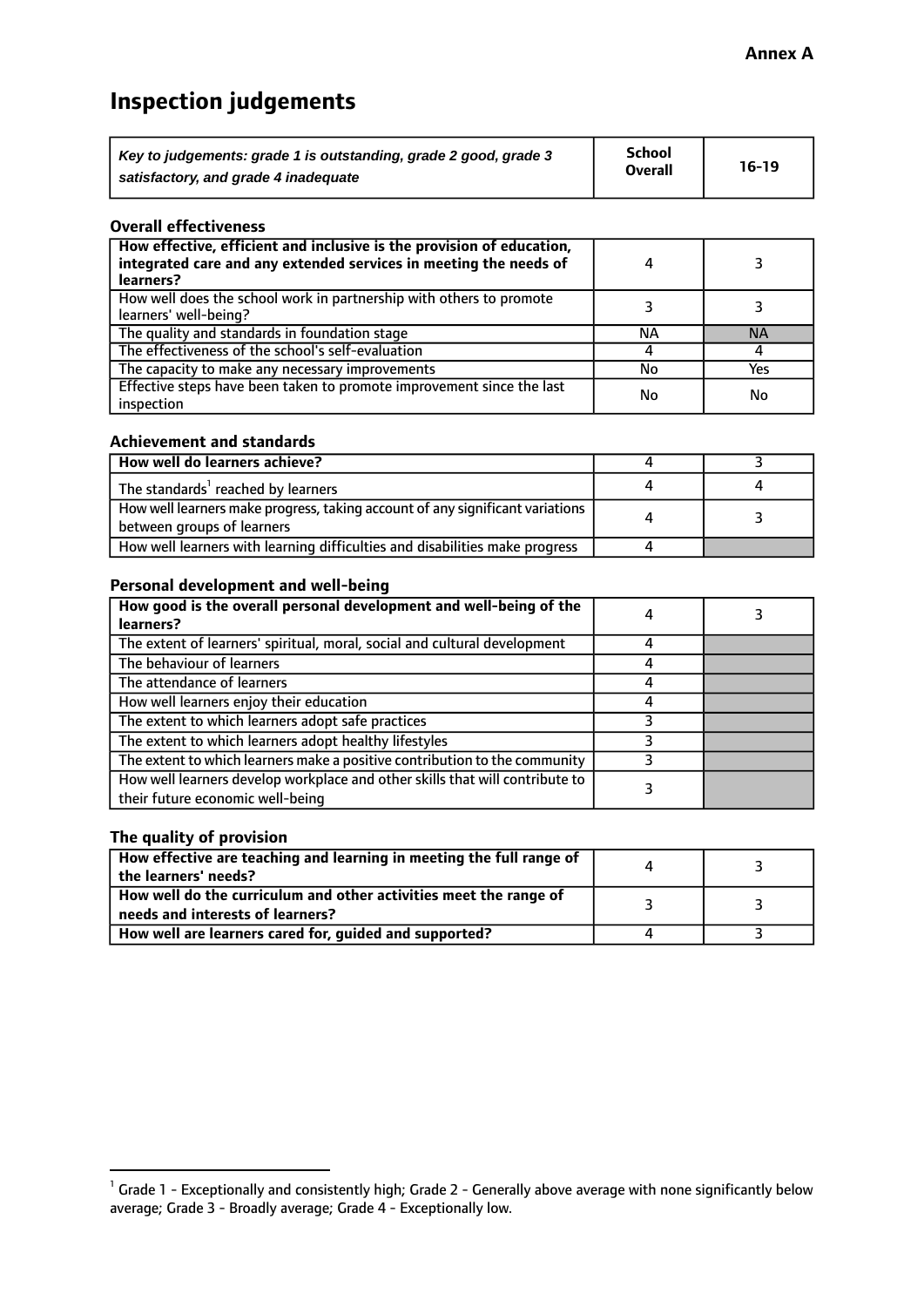## **Leadership and management**

| How effective are leadership and management in raising achievement<br>and supporting all learners? |     |     |
|----------------------------------------------------------------------------------------------------|-----|-----|
|                                                                                                    |     |     |
| How effectively leaders and managers at all levels set clear direction leading                     |     |     |
| to improvement and promote high quality of care and education                                      |     |     |
| How effectively performance is monitored, evaluated and improved to meet                           |     |     |
| challenging targets, through quality assurance and self-review                                     |     |     |
| How well equality of opportunity is promoted and discrimination tackled so                         |     |     |
| that all learners achieve as well as they can                                                      |     |     |
| How effectively and efficiently resources are deployed to achieve value for                        | 4   |     |
| money                                                                                              |     |     |
| The extent to which governors and other supervisory boards discharge their                         |     |     |
| responsibilities                                                                                   |     |     |
| The adequacy and suitability of staff to ensure that learners are protected                        | Yes | Yes |

| The extent to which schools enable learners to be healthy                                     |            |
|-----------------------------------------------------------------------------------------------|------------|
| Learners are encouraged and enabled to eat and drink healthily                                | Yes        |
| Learners are encouraged and enabled to take regular exercise                                  | <b>Yes</b> |
| Learners are discouraged from smoking and substance abuse                                     | Yes        |
| Learners are educated about sexual health                                                     | Yes        |
| The extent to which providers ensure that learners stay safe                                  |            |
| Procedures for safequarding learners meet current government requirements                     | Yes        |
| Risk assessment procedures and related staff training are in place                            | <b>Yes</b> |
| Action is taken to reduce anti-social behaviour, such as bullying and racism                  | No         |
| Learners are taught about key risks and how to deal with them                                 | Yes        |
| The extent to which learners make a positive contribution                                     |            |
| Learners are helped to develop stable, positive relationships                                 | No         |
| Learners, individually and collectively, participate in making decisions that affect them     | <b>Yes</b> |
| Learners are encouraged to initiate, participate in and manage activities in school and the   | Yes        |
| wider community                                                                               |            |
| The extent to which schools enable learners to achieve economic well-being                    |            |
| There is provision to promote learners' basic skills                                          | Yes        |
| Learners have opportunities to develop enterprise skills and work in teams                    | Yes        |
| Careers education and quidance is provided to all learners in key stage 3 and 4 and the sixth | Yes        |
| form                                                                                          |            |
| Education for all learners aged 14-19 provides an understanding of employment and the         | Yes        |
| economy                                                                                       |            |